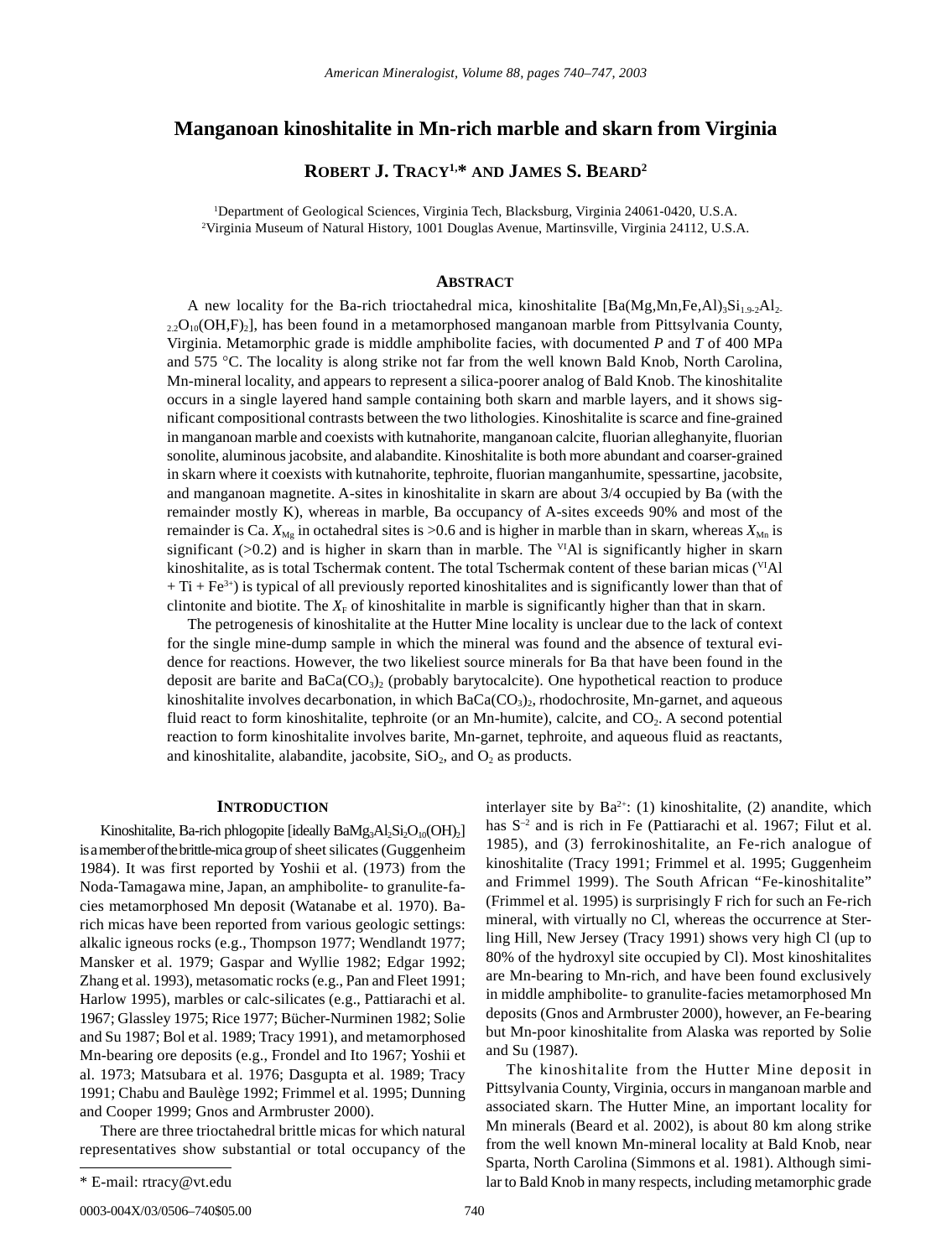(Winter et al. 1981), the Hutter Mine locality appears to be a silica-poor analog, based on the contrasting presence of manganosite (MnO) and absence of the pyroxenoids rhodonite and pyroxmangite (roughly  $MnSiO<sub>3</sub>$ ) at Hutter, compared to Bald Knob. Manganosite stability in particular appears to be very sensitive to elevated silica activity (Beard and Tracy 2002).

Kinoshitalite has only been found in one large, layered marble-skarn rock sample from a mine dump at Hutter. In the marble layer, it is associated with kutnahorite, manganoan calcite, fluorian alleghanyite, fluorian sonolite, aluminous jacobsite, and alabandite, whereas in the skarn, it occurs with kutnahorite, tephroite, fluorian manganhumite, spessartine, aluminous jacobsite, and manganoan magnetite. Other Ba minerals found in the deposit, although not in the kinoshitalite-bearing sample, include barite and Ba-Ca carbonate (probably barytocalcite). These minerals may have played a role in the genesis of kinoshitalite during higher-grade metamorphism.

The crystal structure of kinoshitalite is thought to be 1*M*, with hypothetical polytypes  $C_2$ ,  $C_1$ , and twinned variants of both of these (Guggenheim 1984; Brigatti and Poppi 1993; Gnos and Armbruster 2000). We have not as yet performed X-ray studies on the Hutter Mine material, but focus in this paper on the significant chemical variations we have found that are correlated with lithologic differences in the host rock. In the paper we will explore the systematic compositional differences between kinoshitalites in the skarn and marble lithologies. These include higher Ba contents in the marble, coupled with substantial Ba-Ca mixing in the interlayer site (and with virtually no K). Kinoshitalite in skarn shows lower Ba contents, coupled with Ba-K interlayer-site mixing (with virtually no Ca). In addition, kinoshitalites in the marble are significantly richer in F whereas those in skarn are substantially more Mn-rich. These chemical contrasts will be discussed in light of a model for kinoshitalite formation at this locality.

# **GEOLOGIC SETTING**

The Hutter Mine is located near the town of Pittsville, in northern Pittsylvania County, Virginia (Fig. 1). The locality is within the Smith River Allochthon (SRA), a thrust-bounded sequence of metamorphosed Late Precambrian to Middle Cambrian sedimentary, volcanic, and volcaniclastic rocks associated with a poorly understood volcanic arc system of apparent non-North American affinity (Hibbard et al. 2003). The SRA consists of two stratigraphic units above the Bowens Creek Fault, the lower bounding thrust fault of the allochthon: the Bassett Formation (largely amphibolites, with subordinate calcsilicates and felsic gneisses) and the Fork Mountain Formation (dominantly pelitic schists and gneisses, with minor amphibolite). Metamorphism of the rocks in the SRA occurred at about 530 Ma (Lanzirotti and Hanson 1997; Tracy et al. 2001)

The Hutter Mine deposit lies within schist of the Fork Mountain Formation just to the southwest of the James River– Roanoke River manganese-iron-barite district (Beard et al. 2002). This linear belt of mineralization in metasedimentary and metavolcanic rocks of the Eastern Blue Ridge Province is associated with quartzitic layers in pelitic schists and particularly with thin layers or lenses of marble lying along schistquartzite contacts near greenstone (metabasalt) layers (Watson



**FIGURE 1.** Generalized map of Virginia, showing the geologic provinces and indicating the locations of the Hutter Mine (this report) and the Bald Knob locality, Sparta, North Carolina (Simmons et al. 1981) within the eastern Blue Ridge province.

1907; Furcron 1935; Espenshade 1954). Iron oxide minerals (both magnetite and hematite) and barite occur in layered deposits that are generally concordant with regional structures and have been folded and metamorphosed with surrounding rocks. Barite is invariably associated with marble, occurring both as massive layers beneath, or as nodules within, marble (Watson 1907).

The Hutter Mine, one of a series of iron mines in the area, operated for about 25 years after the Civil War and ceased operation in 1903. It exploited a thin seam of magnetite ore with an associated thin layer of weathered Mn-rich material (umber) (Watson 1907). Unfortunately, no outcrop remains and the mine was entirely underground (and all subsurface workings have been filled in), so all sampling is from heavily overgrown mine dumps. In 1996, abandoned-mine reclamation operations exposed a single 100 m2 mine dump of Mn-rich material that was apparently discarded during mining for iron ore. All of our samples of Mn minerals from the deposit are from this single dump, and thus lack context within the original deposit, although some larger samples such as the one discussed here preserve evidence of layering and reaction zones. Further details of the history and general character of the Hutter Mine deposit may be found in Beard et al. (2002).

### **METAMORPHIC GRADE AND PHYSICAL CONDITIONS**

The pressure and temperature conditions at the peak of amphibolite-facies regional metamorphism at the Hutter Mine were evaluated to constrain conditions of formation of the unusual minerals in the deposit, including kinoshitalite. Fortunately, large blocks of pelitic schist were excavated in the mining operations and were found mixed with ore samples in the mine dumps. A representative schist sample (VMNH no. 604) contains the assemblage quartz-plagioclase-muscovitebiotite-garnet-chlorite-sillimanite (fibrolite)-tourmaline-graphite-ilmenite-pyrrhotite. The sample also contains 1 or 2 modal percent of a blocky pleochroic blue-green mineral that was initially suspected to be chloritoid but which turned out upon microprobe analysis to be alumino-ferro-tschermakite. The coexistence in the schist of intermediate plagioclase  $(An_{42})$  and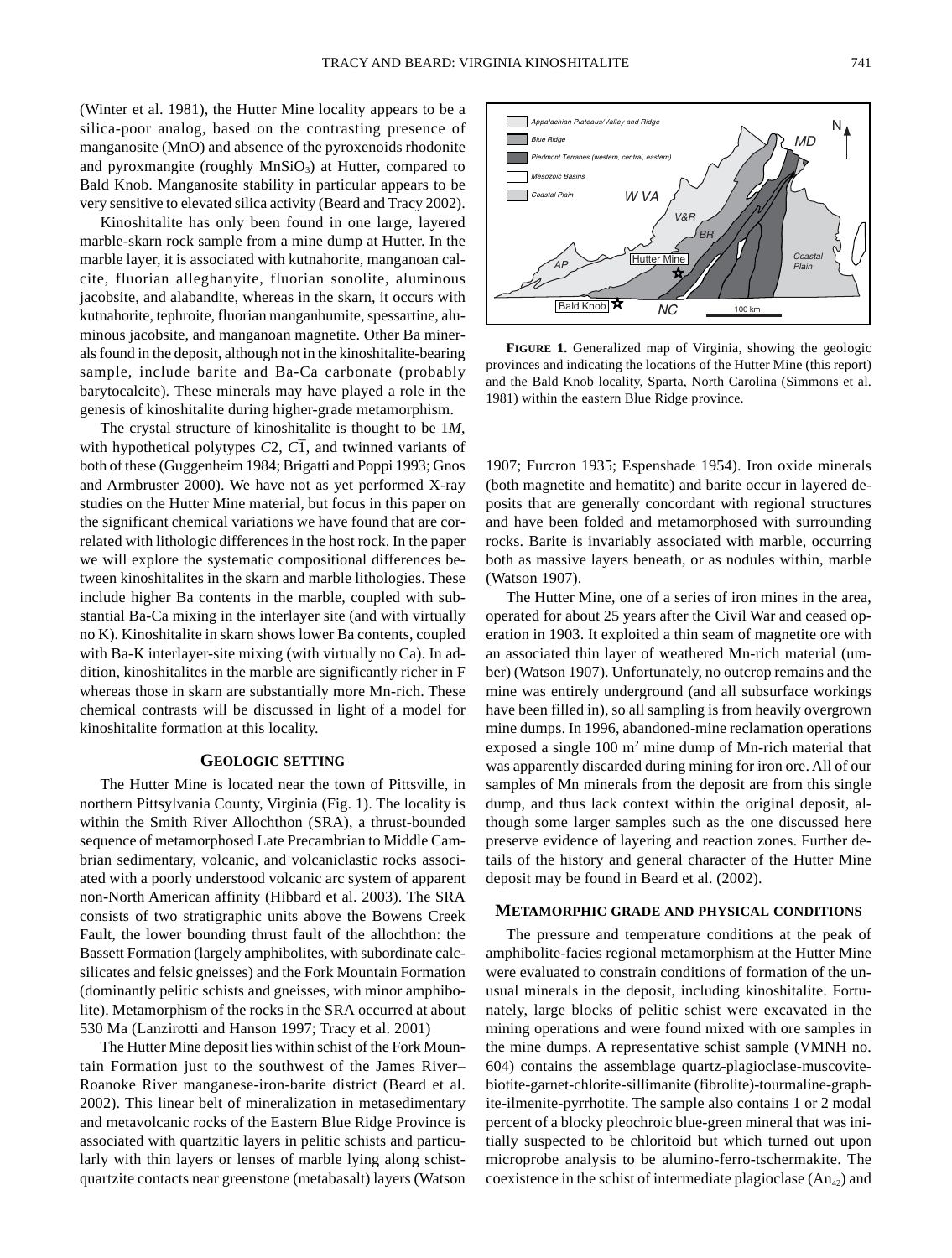calcic amphibole indicates a calc-pelitic tendency.

Fe-Mg exchange thermometry using garnet  $(\text{alm}_{81}py_7sp_6gr_6)$ and biotite (F/FM = 0.656) yields 575 °C (Holdaway 2000) and GASP barometry using the same garnet as well as plagioclase  $(An_{42})$  gives 4.2 kbar (Holdaway 2001) at that temperature. Using THERMOCALC (Holland and Powell 1998), the intersection of the grt-bt Fe-Mg exchange and GASP net-transfer equilibria was calculated at 580 ℃ and 3.9 kbar. We therefore accept the conditions of regional metamorphism and equilibration of the ore minerals at the Hutter Mine as approximately 575 ∞C and 4 kbar. The *P-T* estimate is consistent with the position of the observed metapelite mineral assemblage on an appropriate petrogenetic grid (cf., Spear 1993), and is similar to *P-T* conditions proposed for the Bald Knob locality (Winter et al. 1981).

One of the key minerals in the Hutter Mine Mn-ore assemblage that enables estimation of ambient fluid composition and oxygen fugacity during metamorphism is the rare mineral manganosite, MnO, which coexists with hausmannite  $(Mn_3O_4)$ and Ca-Mn carbonates at the Hutter Mine locality. The apparently stable occurrence of manganosite at 575 ∞C at the Hutter Mine may be attributed to metamorphism in the presence of a  $CO<sub>2</sub>$ -poor (water-rich) fluid. Local infiltration of an H<sub>2</sub>O-rich metamorphic fluid into the Mn-marble probably led to localized decarbonation of Mn-carbonates. The lack of detailed geologic context for the manganosite-bearing sample makes it difficult to interpret how a decarbonation reaction might be related to other reaction-zone phenomena at the Hutter Mine, including skarn development in the sample in which kinoshitalite occurs.

Oxygen fugacity, at least at the time of manganosite formation, is tightly constrained in the Hutter Mine rocks by the stable coexistence of manganosite and hausmannite (Beard and Tracy 2002), i.e., it must lie along the manganosite-hausmannite oxygen buffer. This places the  $T-f_{O_2}$  conditions well within the magnetite stability field (Huebner 1967, 1976), and is thus consistent with the presence of extensive magnetite ore at the Hutter Mine locality.

### **SAMPLE DESCRIPTION**

The single mine-dump sample that has so far yielded kinoshitalite (VMNH no. 603) is a composite layered sample that preserved an apparent reaction front between skarn and marble that developed during metamorphism (Fig. 2). The mineral assemblage in the lighter-colored marble is kutnahorite + manganoan calcite + alleghanyite + sonolite + aluminous jacobsite + kinoshitalite + alabandite. In this layer, kinoshitalite is scarce  $(\langle 1\% \rangle)$  and very wispy and fine-grained  $(\langle 0.3 \rangle)$  mm) (Fig. 3A). In contrast, large (1–2 mm), well-formed kinoshitalite crystals make up 5–10% of the skarn near the reaction front (Fig. 3B). The skarn assemblage includes minor kutnahorite + tephroite + manganhumite + spessartine + kinoshitalite + jacobsite + manganoan magnetite. Representative microprobe analyses of minerals in the skarn and marble assemblages are given in Table 1.

Kinoshitalite in both zones has similar pleochroism (tan to orange-brown), but the larger crystals in the skarn have considerably more intense color, possibly due either to their sub-



**FIGURE 2.** Low-magnification photomicrograph of thin section VMNH no. 603 showing manganoan marble (top) and silicate-oxide skarn (bottom), separated by an reaction front with concentration of opaque large aluminous jacobsite grains. The marble is dominated by pale, transparent Ca-Mn carbonate, but carbonate is scarce in the skarn. Note the large kinoshitalite flakes in the skarn, particularly at the lower left of the photomicrograph. Width of field of view of the photograph is 25 mm.

stantially higher  $(Mn + Fe)/(Mn + Fe + Mg)$  and Ti contents (Table 2) or to small variations in  $Fe^{2+}/Fe^{3+}$ .

### **MINERAL CHEMISTRY**

Minerals were analyzed on a Cameca SX50 electron probe microanalyzer at the Department of Geological Sciences, Virginia Tech. All analyses were done at 15 kV accelerating potential and 20 nA beam current. Kinoshitalite and carbonate analyses were done using an approximately  $5 \mu m$  spot size; other minerals were analyzed with an approximately  $1 \mu m$  spot. A combination of natural and synthetic silicates and oxides was used as standards, including: Amelia albite (Na, Si), Marjalahti olivine (Mg), norbergite (F), synthetic chlor-apatite (Ca, Cl), Benson orthoclase (K), synthetic Ba-apatite (Ba), rutile (Ti),  $Cr_2O_3$  (Cr), MnO (Mn), and Fe<sub>2</sub>O<sub>3</sub> (Fe). Minerals were not routinely analyzed for Sr because WDS scans of the  $SrL\alpha$  peak were run on micas and carbonates, and no Sr was found.

Approximately 70 microprobe analyses of kinoshitalites were made in both the skarn and marble layers of sample VMNH no. 603. Representative analyses of kinoshitalite that cover the range of observed Ba contents are given in Table 2. The structural formulae were recalculated to 22 positive cation charges on an anhydrous basis (equivalent to 11 O atoms for a fluorine- and chlorine-free mica), as the large and variable fluorine content rendered it impossible to select a unique number of oxygen atoms per formula unit.

Examination of the data in Table 2 reveals compositional contrasts between kinoshitalites in the two lithologies at the Hutter Mine, many of which can be linked genetically to the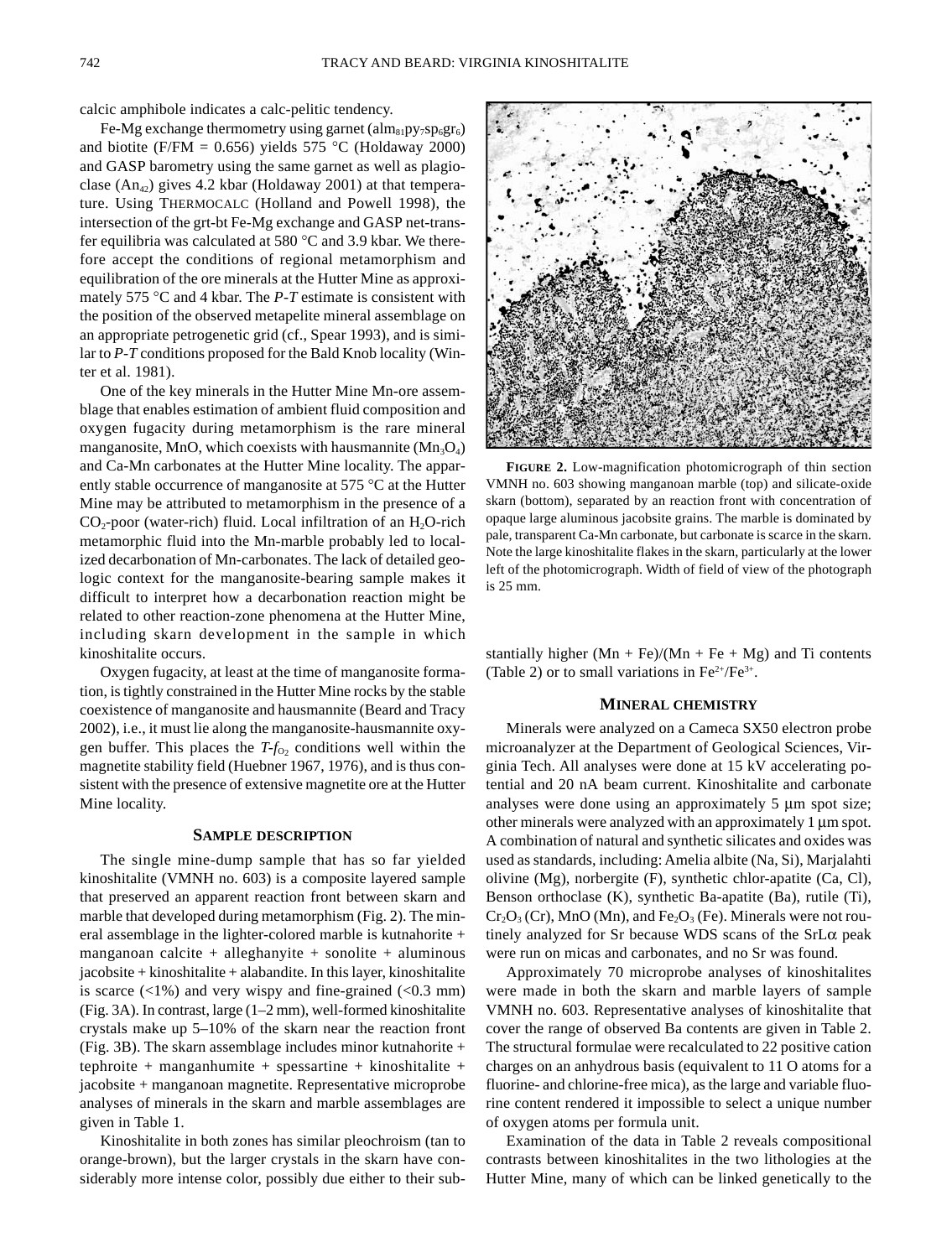

**FIGURE 3.** Photomicrographs of typical kinoshitalite in marble (A) and in skarn (B). In A, the small kinoshitalite crystal at the center is surrounded by Ca-Mn carbonate and sonolite, with two rounded grains of opaque jacobsite. In B, larger crystals of kinoshitalite occur in a matrix rich in jacobsite and Mn-magnetite, with Mn-humites, spessartine-rich garnet and minor carbonate. Field of view of A is 0.5 mm. Field of view of B is 2.0 mm.

origin of the skarn as a reaction zone between manganoan marble and country rock (probably metapelite). Mean total  $Al_2O_3$  (from all analyses) in kinoshitalite from marble (KM) is 19.50 wt% vs. 21.66 in skarn (KS), in contrast to mean BaO of 21.05 in KS vs. 26.27 in KM. The more Ba-rich mica, with higher (Ba  $+$  Ca) content, would normally be expected to be more aluminous through the coupled exchange vector  $(Ba, Ca)AIK_{-1}Si_{-1}$ . However, KS has a very different and higher extent of total Tschermak component,  $N$ Al $V$ IAl(Fe,Mg,Mn)<sub>–1</sub>Si<sub>–1</sub>, than KM. On a formula basis of 24 anions, mean total octahedral Fe +  $Mg$  + Mn is 5.894 in KM vs. 5.424 in KS. This difference of 0.470 almost perfectly balances the difference in calculated octahedral  $(AI + Cr + Fe^{3+} + 2Ti) - 0.138$  in KM vs. 0.688 in KS—when corrected for the tetrahedral Al difference that is not accounted for by the brittle-mica substitution.

Other compositional contrasts for kinoshitalite in the two

environments are consistent with the model of skarn originating as a reaction zone. Mean contents of Ti, Mn, and calculated Fe3+ are substantially higher in skarn kinoshitalite, whereas contents of Ca, Ba, Mg, and F are much higher in marble, as is the mean  $Mg/(Mg + Fe + Mn)$ .

The larger kinoshitalite crystals in the skarn may have grown continuously during diffusive transport of various components, so we carefully examined several for compositional zonation with closely spaced microprobe traverses and with two-dimensional X-ray intensity (analog compositional) maps. No evidence of even subtle zoning was found in any of the examined crystals.

## **DISCUSSION**

## **Chemical compositions of kinoshitalites**

Kinoshitalites in both marble and skarn of sample VMNH no. 603 show substantial variability in chemistry, although this variability is considerably greater within the skarn: wt% BaO in skarn kinoshitalite ranges from 18 to 23 wt%, compared with a range in marble from 26 to 28 wt% BaO. The obvious first issue that arises is whether this variability shows any systematic areal pattern that might reflect variable elemental diffusive mobility during formation of the reaction skarn. Using data on X-Y positions of individual probe analyses in the thin section relative to the obvious reaction front (see Fig. 2), we have been unable to deduce such a pattern. However, any patterns that do exist may be complicated by an expected geometrical complexity of the reaction front in three dimensions.

Starting from an ideal phlogopite composition of  $K_2Mg_6Al_2Si_6O_{20}(OH)_4$  (Bailey 1984), there are several trioctahedral mica compositional exchange vectors (Guidotti 1984) that operate in the kinoshitalite from the Hutter Mine:

- 1. "Wonesite" or sodium phlogopite  $=$   $^{4}NaK_{-1}$
- 2. "clintonite" =  ${}^{\text{A}}\text{Ca}^{\text{IV}}\text{AlK}_{-1}\text{Si}_{-1}$
- 3. "kinoshitalite" =  $^{A}Ba^{IV}AlK_{-1}Si_{-1}$
- 4. Al-Tschermak =  $V[A]V[A]$ (Fe,Mg,Mn)<sub>-1</sub>Si<sub>-1</sub>
- 5. Ferri-Tschermak =  $Fe^{3+IV}Al(Fe, Mg, Mn)_{-1}Si_{-1}$
- 6. Ti-Tschermak =  $Ti<sup>IV</sup>A1<sub>2</sub>(Fe, Mg, Mn)<sub>-1</sub>Si<sub>-2</sub>$
- 7. Fluor-mica =  $F(OH)_{-1}$
- 8. Chlor-mica =  $Cl(OH)_{-1}$

The first three of the above exchanges may be referred to as "mica" exchanges because they involve the mica interlayer site (A site). The second three are variants of the coupled Tschermak exchange involving both tetrahedral and octahedral sites, and the last two involve only  $OH<sup>1–</sup>$ .

**Exchanges involving the interlayer-cation (A) site.** Substantial variations in interlayer site occupancy occur among the cations K, Ba, and Ca; by contrast Na content (exchange 1) is uniformly low. Figure 4 illustrates the very different interrelationships between K, Ba and Ca in marble and skarn kinoshitalites (exchanges 2 and 3). The group of marble kinoshitalite analyses shows essentially binary solid solution between Ba and Ca, ranging up to 11 percent Ba replaced by Ca, with virtually no K, whereas the skarn kinoshitalite analyses show the opposite—solid solution between Ba and K ranging from 5 to 25 percent Ba replaced by K, with little or no Ca. These relationships are consistent with bulk compositional con-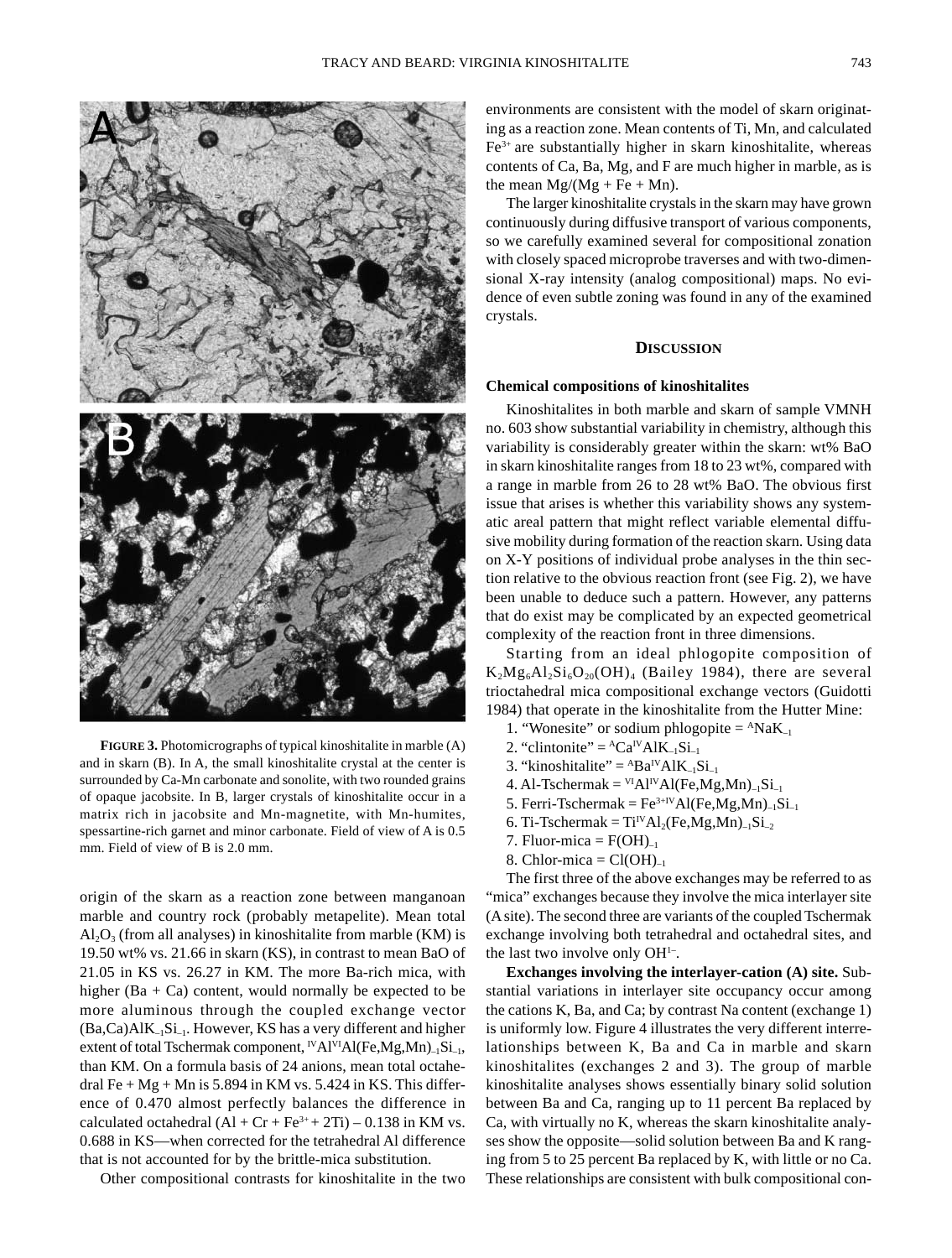**TABLE 1.** Representative compositions of minerals in skarn and marble

|                  |       |        | Skarn  | Marble |                 |       |                   |
|------------------|-------|--------|--------|--------|-----------------|-------|-------------------|
|                  | Teph- | Mn-    | Garnet |        | Jacob- Sonolite |       | Spinel 1 Spinel 2 |
|                  | roite | Humite |        | site   |                 |       |                   |
| SiO <sub>2</sub> | 29.91 | 26.90  | 36.45  | 0.00   | 27.14           | 0.00  | 0.00              |
| TiO <sub>2</sub> | 0.04  | 0.10   | 0.01   | 1.04   | 0.12            | 0.73  | 0.87              |
| $Al_2O_3$        | 0.01  | 0.00   | 20.46  | 2.57   | 0.02            | 21.52 | 6.93              |
| FeO              | 3.58  | 2.32   | 0.97   | 61.38  | 2.40            | 41.48 | 57.13             |
| MnO              | 64.22 | 65.16  | 39.56  | 26.17  | 65.82           | 30.14 | 27.04             |
| MgO              | 2.04  | 3.17   | 0.13   | 0.11   | 2.83            | 0.46  | 0.18              |
| ZnO              | 0.00  | 0.00   | 0.01   | 0.45   | 0.00            | 0.48  | 0.31              |
| CaO              | 0.14  | 0.17   | 3.13   | 0.00   | 0.07            | 0.00  | 0.00              |
| F                | 0.00  | 2.46   | 0.00   | 0.00   | 1.91            | 0.00  | 0.00              |
| $-F = O$         | 0.00  | 1.04   | 0.00   | 0.00   | 0.80            | 0.00  | 0.00              |
| <b>SUM</b>       | 99.94 | 99.24  | 100.71 | 91.76  | 99.51           | 94.87 | 92.50             |
| no. Ox           | 4     | 13     | 12     | 4      | 17              | 4     | 4                 |
| Si               | 0.993 | 3.016  | 2.977  | 0.000  | 3.960           | 0.000 | 0.000             |
| Ti               | 0.001 | 0.008  | 0.000  | 0.030  | 0.013           | 0.019 | 0.025             |
| AI               | 0.000 | 0.000  | 1.969  | 0.117  | 0.003           | 0.872 | 0.306             |
| $Fe^{2+\star}$   | 0.099 | 0.218  | 0.066  | 0.159  | 0.293           | 0.108 | 0.149             |
| $Fe3+$           |       |        |        | 1.820  |                 | 1.086 | 1.642             |
| Mn               | 1.805 | 6.184  | 2.735  | 0.854  | 8.129           | 0.878 | 0.858             |
| Mg               | 0.101 | 0.530  | 0.015  | 0.006  | 0.615           | 0.024 | 0.010             |
| Zn               | 0.000 | 0.000  | 0.001  | 0.013  | 0.000           | 0.012 | 0.009             |
| Ca               | 0.000 | 0.020  | 0.274  | 0.000  | 0.011           | 0.000 | 0.000             |
| F                | 0.000 | 0.872  | 0.000  | 0.000  | 0.881           |       |                   |
| Cation Sum 3.005 |       | 9.976  | 8.038  | 3.000  | 13.025          | 3.000 | 3.000             |



**FIGURE 4.** Ternary plot of the Ba-rich corner of the Ba-Ca-K mica ternary, showing proportional occupancy of Ba, Ca, and K in the A site of kinoshitalite from skarn and marble zones in VMNH no. 603. The distribution of skarn data points indicates variation mostly of K and Ba, with minor and relatively constant amounts of Ca and Na in the A-site. Marble data points indicate a very restricted range of K in these kinoshitalites, and a generally higher proportion of Ba.

\* Calculated in spinels using assumption of stoichiometry and charge balance.

**TABLE 2.** Representative kinoshitalite analyses from the Hutter Mine

| Rock type*<br>SiO <sub>2</sub><br>TiO <sub>2</sub><br>Al <sub>2</sub> O <sub>3</sub><br>$Cr_2O_3$<br>FeO*<br>MnO<br>MgO | S<br>22.64<br>0.33<br>22.03<br>0.16<br>3.58<br>11.59<br>12.85<br>19.43 | S<br>22.23<br>0.34<br>22.12<br>0.15<br>3.52<br>10.83<br>13.51<br>0.27 | S<br>21.52<br>0.49<br>21.35<br>0.13<br>3.86<br>11.23<br>13.17 | S<br>21.38<br>0.43<br>22.14<br>0.11<br>3.46<br>10.98 | S<br>21.92<br>0.46<br>21.52<br>0.16<br>3.85 | M<br>22.03<br>0.14<br>19.53<br>0.00 | M<br>22.56<br>0.07<br>19.73<br>0.00 | М<br>22.16<br>0.12<br>20.04<br>0.04 | М<br>21.98<br>0.11<br>20.03 |
|-------------------------------------------------------------------------------------------------------------------------|------------------------------------------------------------------------|-----------------------------------------------------------------------|---------------------------------------------------------------|------------------------------------------------------|---------------------------------------------|-------------------------------------|-------------------------------------|-------------------------------------|-----------------------------|
|                                                                                                                         |                                                                        |                                                                       |                                                               |                                                      |                                             |                                     |                                     |                                     |                             |
|                                                                                                                         |                                                                        |                                                                       |                                                               |                                                      |                                             |                                     |                                     |                                     |                             |
|                                                                                                                         |                                                                        |                                                                       |                                                               |                                                      |                                             |                                     |                                     |                                     |                             |
|                                                                                                                         |                                                                        |                                                                       |                                                               |                                                      |                                             |                                     |                                     |                                     |                             |
|                                                                                                                         |                                                                        |                                                                       |                                                               |                                                      |                                             |                                     |                                     |                                     | 0.01                        |
|                                                                                                                         |                                                                        |                                                                       |                                                               |                                                      |                                             | 2.06                                | 2.42                                | 2.09                                | 2.61                        |
|                                                                                                                         |                                                                        |                                                                       |                                                               |                                                      | 11.51                                       | 7.07                                | 6.57                                | 7.01                                | 8.04                        |
|                                                                                                                         |                                                                        |                                                                       |                                                               | 13.18                                                | 12.62                                       | 16.75                               | 17.25                               | 17.09                               | 15.88                       |
| CaO<br>0                                                                                                                |                                                                        |                                                                       | 0.00                                                          | 0.00                                                 | 0.04                                        | 0.66                                | 0.40                                | 0.67                                | 0.29                        |
| <b>BaO</b>                                                                                                              |                                                                        | 21.44                                                                 | 22.15                                                         | 23.20                                                | 20.94                                       | 25.92                               | 26.04                               | 27.90                               | 25.39                       |
| Na <sub>2</sub> O                                                                                                       | 0.05                                                                   | 0.05                                                                  | 0.05                                                          | 0.05                                                 | 0.06                                        | 0.05                                | 0.06                                | 0.05                                | 0.05                        |
| K,O                                                                                                                     | 2.38                                                                   | 1.75                                                                  | 1.54                                                          | 1.41                                                 | 1.75                                        | 0.00                                | 0.03                                | 0.01                                | 0.30                        |
| F.                                                                                                                      | 0.88                                                                   | 1.02                                                                  | 1.19                                                          | 1.01                                                 | 0.99                                        | 2.18                                | 2.28                                | 1.99                                | 1.99                        |
| <b>CI</b>                                                                                                               | 0.07                                                                   | 0.07                                                                  | 0.09                                                          | 0.08                                                 | 0.08                                        | 0.03                                | 0.04                                | 0.03                                | 0.04                        |
| minus $O = F + Cl$                                                                                                      | 0.39                                                                   | 0.45                                                                  | 0.52                                                          | 0.44                                                 | 0.44                                        | 0.92                                | 0.97                                | 0.84                                | 0.85                        |
| <b>SUM</b>                                                                                                              | 95.60                                                                  | 96.85                                                                 | 96.25                                                         | 96.99                                                | 95.47                                       | 95.50                               | 96.48                               | 98.36                               | 95.88                       |
|                                                                                                                         |                                                                        |                                                                       |                                                               | Formulas on the basis of 22 cation (+) charges       |                                             |                                     |                                     |                                     |                             |
| Si                                                                                                                      | 1.976                                                                  | 1.935                                                                 | 1.913                                                         | 1.888                                                | 1.945                                       | 1.980                               | 1.999                               | 1.953                               | 1.970                       |
| Al                                                                                                                      | 2.024                                                                  | 2.065                                                                 | 2.087                                                         | 2.112                                                | 2.055                                       | 2.012                               | 2.001                               | 2.029                               | 2.030                       |
| Tet Sum                                                                                                                 | 4.000                                                                  | 4.000                                                                 | 4.000                                                         | 4.000                                                | 4.000                                       | 4.000                               | 4.000                               | 4.000                               | 4.000                       |
|                                                                                                                         |                                                                        |                                                                       |                                                               |                                                      |                                             |                                     |                                     |                                     |                             |
| Al                                                                                                                      | 0.215                                                                  | 0.175                                                                 | 0.114                                                         | 0.162                                                | 0.166                                       | 0.000                               | 0.001                               | 0.000                               | 0.033                       |
| Ti                                                                                                                      | 0.021                                                                  | 0.022                                                                 | 0.032                                                         | 0.028                                                | 0.030                                       | 0.009                               | 0.005                               | 0.008                               | 0.007                       |
| Cr                                                                                                                      | 0.011                                                                  | 0.010                                                                 | 0.009                                                         | 0.008                                                | 0.011                                       | 0.000                               | 0.000                               | 0.003                               | 0.001                       |
| Fe                                                                                                                      | 0.258                                                                  | 0.253                                                                 | 0.282                                                         | 0.252                                                | 0.282                                       | 0.151                               | 0.174                               | 0.150                               | 0.190                       |
| Mn                                                                                                                      | 0.847                                                                  | 0.788                                                                 | 0.832                                                         | 0.810                                                | 0.854                                       | 0.523                               | 0.479                               | 0.510                               | 0.595                       |
| Mg                                                                                                                      | 1.653                                                                  | 1.730                                                                 | 1.718                                                         | 1.712                                                | 1.647                                       | 2.182                               | 2.214                               | 2.189                               | 2.068                       |
| Oct Sum                                                                                                                 | 3.005                                                                  | 2.978                                                                 | 2.988                                                         | 2.973                                                | 2.991                                       | 2.866                               | 2.874                               | 2.860                               | 2.895                       |
|                                                                                                                         |                                                                        |                                                                       |                                                               |                                                      |                                             |                                     |                                     |                                     |                             |
| Ca                                                                                                                      | 0.000                                                                  | 0.025                                                                 | 0.000                                                         | 0.000                                                | 0.004                                       | 0.062                               | 0.037                               | 0.062                               | 0.027                       |
| Ba                                                                                                                      | 0.657                                                                  | 0.722                                                                 | 0.759                                                         | 0.792                                                | 0.719                                       | 0.888                               | 0.879                               | 0.939                               | 0.869                       |
| Na                                                                                                                      | 0.008                                                                  | 0.008                                                                 | 0.008                                                         | 0.008                                                | 0.010                                       | 0.008                               | 0.010                               | 0.008                               | 0.009                       |
| K                                                                                                                       | 0.262                                                                  | 0.192                                                                 | 0.172                                                         | 0.157                                                | 0.195                                       | 0.000                               | 0.003                               | 0.001                               | 0.033                       |
| A Sum                                                                                                                   | 0.927                                                                  | 0.947                                                                 | 0.940                                                         | 0.957                                                | 0.928                                       | 0.958                               | 0.929                               | 1.010                               | 0.939                       |
| F                                                                                                                       | 0.243                                                                  | 0.281                                                                 | 0.334                                                         | 0.282                                                | 0.279                                       | 0.620                               | 0.639                               | 0.554                               | 0.565                       |
| <b>CI</b>                                                                                                               | 0.010                                                                  | 0.010                                                                 | 0.014                                                         | 0.012                                                | 0.012                                       | 0.005                               | 0.006                               | 0.004                               | 0.006                       |
| OH <sub>†</sub>                                                                                                         | 0.747                                                                  | 0.709                                                                 | 0.652                                                         | 0.706                                                | 0.710                                       | 0.376                               | 0.355                               | 0.441                               | 0.429                       |
|                                                                                                                         |                                                                        |                                                                       |                                                               |                                                      |                                             |                                     |                                     |                                     |                             |
| Ba/A tot                                                                                                                | 0.708                                                                  | 0.762                                                                 | 0.808                                                         | 0.827                                                | 0.774                                       | 0.927                               | 0.946                               | 0.930                               | 0.926                       |
| $Mn/(Mn + Fe + Mq)$                                                                                                     | 0.307                                                                  | 0.284                                                                 | 0.294                                                         | 0.292                                                | 0.307                                       | 0.183                               | 0.167                               | 0.179                               | 0.208                       |
| $Mg/(Mg + Fe + Mn)$                                                                                                     | 0.599                                                                  | 0.624                                                                 | 0.607                                                         | 0.617                                                | 0.592                                       | 0.764                               | 0.772                               | 0.768                               | 0.725                       |

\* S = skarn; M = marble. † Calculated from 2 – (F + Cl).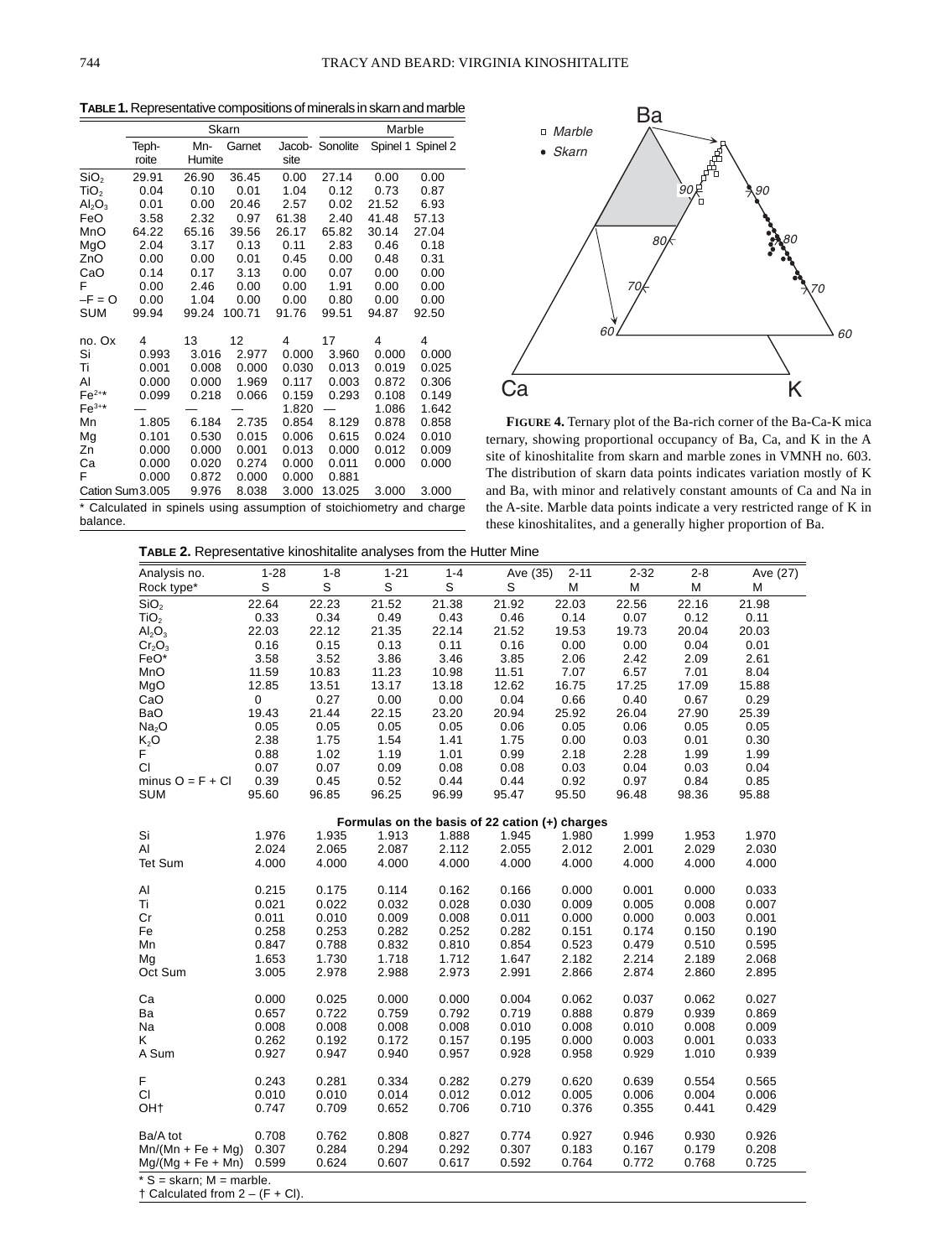siderations in both marble and skarn. Although not shown in this paper, a plot of  ${}^A X_{Ba}$  vs. Ca/22 cation charges shows a strongly linear behavior.

Figure 5 illustrates the correlation between A-site occupancy of divalent cations and tetrahedral-site occupancy of Al due to the coupled nature of exchanges 2 and 3. The ideal mica vector with a slope of 1 is shown, as is the kinoshitalite end-member. The marble kinoshitalite analyses fall relatively close to the ideal mica vector whereas the skarn kinoshitalite analyses diverge significantly from this vector. In other words, skarn kinoshitalites are much lower in Si and higher in  $N$ Al than is justified by their  $Ba + Ca$  contents. Deviation of skarn kinoshitalites from the ideal mica vector is due to significantly higher total Tschermak content of skarn kinoshitalites, illustrated by the Tschermak vector shown in Figure 5.

**Exchanges involving octahedral cations.** The three model Tschermak exchange vectors (exchanges 4, 5, and 6), operating in a positive sense, involve substitution of higher-valent cations (Al,  $Fe<sup>3+</sup>$ , Ti) into octahedral sites normally occupied by divalent cations in trioctahedral micas. The skarn layer is notably higher in Al and Ti content than the marble, and calculated Fe3+ content of kinoshitalite is higher than for marble, and this results in a substantially higher Tschermak content of skarn kinoshitalites than of marble kinoshitalites:  $(^{VI}Al + Fe^{3+}$ + Ti) occupy 2.0% of total octahedral sites in KM vs. 10.2% in skarn kinoshitalites.

The Tschermak content of kinoshitalites in marble shows very little variation compared to that in kinoshitalite from skarn. There are no discernible correlations between total Tschermak content of any individual skarn kinoshitalite crystal and either other compositional parameters (e.g., total Mn, ratios of Mn, Mg, or Fe to other divalent cations) or with position within the skarn zone.

**Anion exchanges.** Fluorine substitution for OH is significant in all the Hutter Mine kinoshitalites: 0.65 to 1.5 wt% F in skarn and 1.9 to 2.5 wt% F in the marble, which correlates to between 12 and 37 percent of the OH site occupied by F. The most obvious correlation of the F content in both marble and skarn kinoshitalites is with  $Mg/(Mg + Fe + Mn)$  (Fig. 6), with significantly higher F in the more magnesian kinoshitalites in marble. This relationship suggests that there may be a Mn-F avoidance effect similar to the known Fe-F avoidance. The Cl content of both types of kinoshitalite is low and relatively uniform.

## **Implications of kinoshitalite compositions**

The major first-order control of compositional variation within the Hutter Mine kinoshitalites appears to be bulk compositions: marble-zone vs. skarn-zone. In the former group (marble kinoshitalites), the A-site is almost entirely occupied by divalent cations Ca and Ba, with virtually no K or Na, resulting in a mica that closely approximates an ideal brittle-mica composition. Substitution of Ba by Ca is quite limited, but within this narrow range, there is substantial variability in Ba/ Ca ratio in the A site. In the latter group (skarn kinoshitalites), the A-site is occupied by Ba and K, with virtually no Ca or Na, resulting in a mica that is dominantly barian but which has between 16 and 27 percent manganoan K-phlogopite component. Thus the two types of kinoshitalite in this composite sample are effectively a Ba-Ca near-binary variety in marble



**FIGURE** 5. Plot of <sup>IV</sup>Al per formula unit (based on 22 positive cation charges) as a function of total divalent cation  $(Ba + Ca)$  occupancy of kinoshitalite A-sites. An ideal composite brittle mica exchange vector is shown as is the location of a brittle-mica end-member (in this case, labeled *kinoshitalite*). Note that kinoshitalite from the marble falls close to the ideal mica vector, and also close to the kinoshitalite end-member, whereas kinoshitalite from skarn diverges significantly due both to greater  $\mathbb{V}$ Al as a Tschermak component and to substantial replacement of Ba by K.



**FIGURE 6.** Fluorine content per formula unit (22 cation positive charges) of kinoshitalites as a function of  $Mg/(Mg + Fe + Mn)$  in the octahedral sites. Note the positive correlation and the essentially nonoverlapping ranges of  $Mg/(Mg + Fe + Mn)$  and F content in the two groups of kinoshitalites from skarn and marble.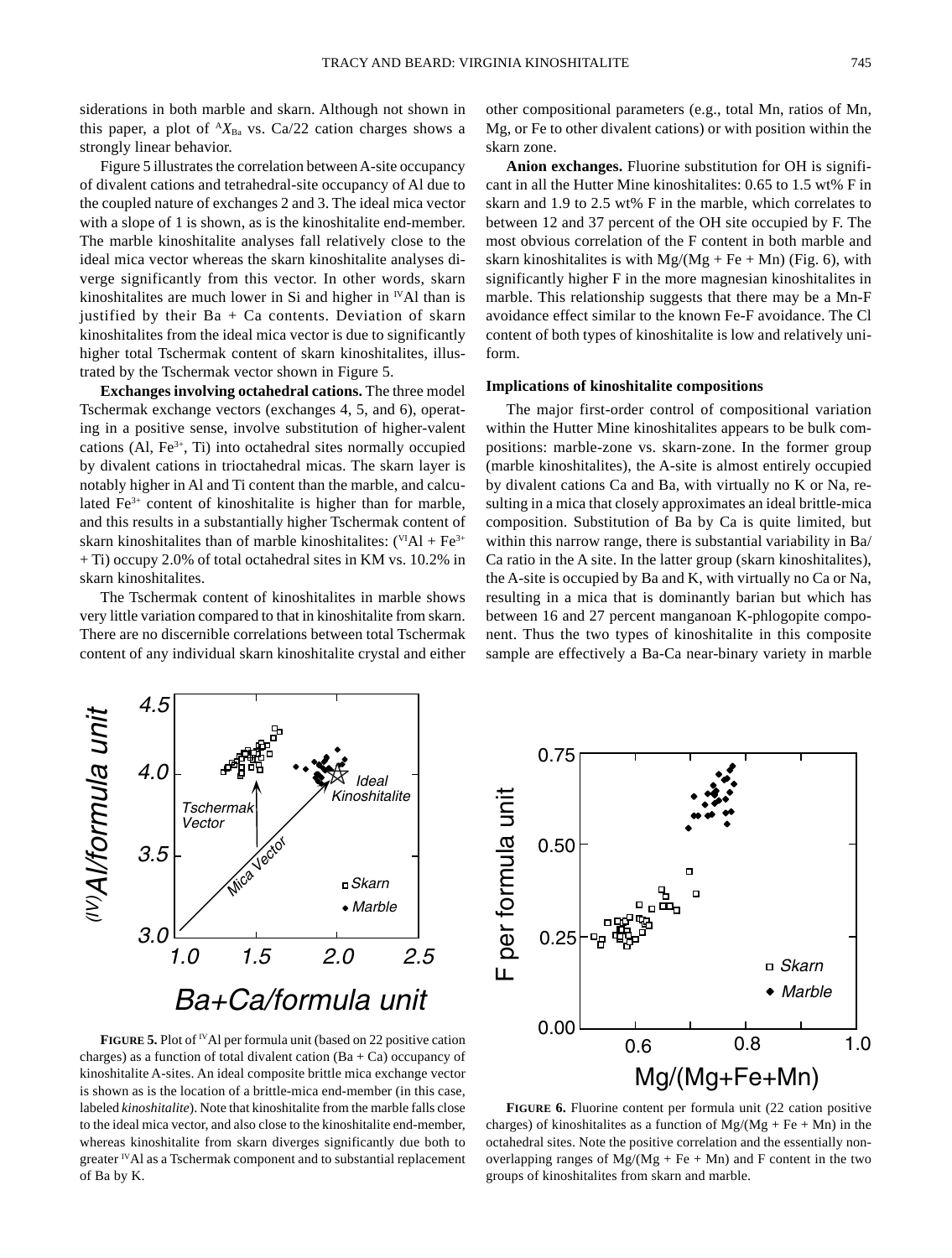and a Ba-K variety in skarn.

**Tschermak substitution.** An important secondary effect related to the two compositional environments is the total Tschermak content (octahedral Al + Ti + Fe<sup>3+</sup>, coupled with tetrahedral Al), which averages 2% in kinoshitalite from the marble and 10% in the skarn. The likely control of the higher Tschermak content in skarn kinoshitalites is the higher bulk  $\text{Al}_2\text{O}_3$  and  $\text{TiO}_2$  content of the skarn, along with a slightly higher  $f_{O_2}$  (Beard and Tracy 2002).

Calcic brittle micas are not normally so deficient in Tschermak content (mainly Al-Tschermak) compared with biotites, even in relatively low-Al environments. For example, for the seven clintonite analyses tabulated in Deer et al. (1962), the range of  $VI(AI + Ti + Fe^{3+})$  is 24 to 26% of total octahedral occupancy, and most of this was derived from <sup>VI</sup>Al, even though most listed samples were from marbles. Other typical reported values for  $V(AI + Ti + Fe^{3+})$  content in clintonite are: 24.8% (Takeuchi and Sadanaga 1966), 36% (Akhundov et al. 1961), 23% (Alietti et al. 1997), and 21–27% (MacKinney et al. 1988). No reports of less than 20% occupancy of octahedral sites in clintonite by tri- and quadrivalent cations were found in a literature search, and one model for clintonite tetrahedral-layer composition is  $SiAl<sub>3</sub>$  (Guggenheim 1984), compared to  $Si<sub>2</sub>Al<sub>2</sub>$ for ideal brittle mica with no Tschermak substitution.

As indicated by the data in this paper, the extent of Tschermak substitution in barian brittle micas must differ systematically from that in calcic brittle micas, although this point was not addressed by Guggenheim (1984) in his review of brittle-mica crystal chemistry. The  $VI(AI + Ti + Fe^{3+})$  content in analyzed kinoshitalites reported by Gnos and Armbruster (2000) is 1.5 to 2% of total octahedral occupancy, and in analyses reported by Frimmel et al. (1995) for ferrokinoshitalite, this value ranges from 7 to 10%, compared to our values of 2% in marble and 10% in skarn. Solie and Su (1987) reported this value as 4.5 to 6% for barian green mica from calc-silicate, and Guggenheim and Kato (1984) reported it as 9% in kinoshitalite.

**Fluorine substitution in the hydroxyl site.** Table 2 and Figure 6 illustrate a second major compositional contrast between marble and skarn kinoshitalites in sample VMNH no. 603. The F content of both groups is similar to that of most other reported kinoshitalites, but the F content of the marble kinoshitalite is substantially higher (mean F of 2.2 wt%, or 31% of the hydroxyl sites) than that of skarn kinoshitalite, (1.0 wt% or 14%). In contrast, F contents of other reported kinoshitalites are widely variable: e.g., 1.3 wt% or 16% (Gnos and Armbruster 2000), 2.7 wt% or 34% (Solie and Su 1987), and 2.2–4.0 wt% or 30–56% (Frimmel et al. 1995).

#### **Petrogenesis of kinoshitalite at the Hutter Mine**

Because there is no direct petrographic evidence for a kinoshitalite-forming reaction in the Hutter Mine sample, possible reactions must be constructed from documented or potential reactant phases. The restriction of kinoshitalite to upper-middle amphibolite-facies conditions or higher in this and other occurrences suggests that peak or near-peak metamorphic minerals are the likely reactants.

The kinoshitalite A-sites contain Ba, Ca, and K. In both the skarn and marble lithologies, there is no barian mineral other than kinoshitalite itself, so the initial source of Ba must be in a mineral that was entirely consumed during reaction. The only Ba minerals found anywhere in the deposit are sulfate (barite = BaSO<sub>4</sub>) and carbonate [BaCa(CO<sub>3</sub>)<sub>2</sub> = likely barytocalcite]. Because no  $S$ - or  $SO_4$ -bearing mineral currently occurs in the skarn, we suggest  $BaCa(CO<sub>3</sub>)$  as a Ba source. However, alabandite (MnS) occurs in the marble, and may be a product mineral that incorporates reduced S from the reaction, so we cannot preclude the presence of barite in the marble prior to reaction.

As with Ba, there is no potassic mineral in either skarn or marble but, because the skarn is an obvious fluid-mediated reaction zone between ore and country rock, it is possible, even likely, that K was introduced metasomatically. In any case, K is typically only a minor constituent of kinoshitalite in skarn and virtually absent in marble. Various Ca-bearing carbonate minerals occur in both lithologies and are likely sources for Ca, particularly in the marble.

The octahedral-layer constituents Fe, Mn, and Mg occur in abundance in both skarn and marble in silicates (Mn-humites, tephroite, garnet) and in oxides (jacobsite, magnetite, galaxite). The skarn is much more aluminous than the marble, which may help to explain the considerably greater abundance of kinoshitalite there.

On the basis of the above reasoning, two highly generalized hypothetical reactions may be proposed for kinoshitalite formation at the Hutter Mine, one assuming an initial source of Ba in a carbonate and the second assuming Ba in a sulfate. Both Ba-carbonate and Ba-sulfate have been identified in other samples at the Hutter Mine. The first involves  $BaCa(CO<sub>3</sub>)$ .

 $BaCa(CO<sub>3</sub>)<sub>2</sub> + 2 MnCO<sub>3</sub> + (Fe, Mn, Mg)<sub>3</sub>Al<sub>2</sub>Si<sub>3</sub>O<sub>12</sub> + H<sub>2</sub>O =$  $Ba(Fe, Mg, Mn)_3Al_2Si_2O_{10}(OH)_2 + Mn_2SiO_4 + CaCO_3 + 3 CO_2(1)$ and the second involves barite:

 $BaSO_4 + (Fe, Mn, Mg)_3Al_2Si_3O_{12} + 2 MnSiO_4 + H_2O =$ 

 $Ba(Fe, Mg, Mn)_3Al_2Si_2O_{10}(OH)_2 + MnS + MnFe_2O_4 + 3 SiO_2 + 1.5 O_2$ (2)

Both reactions are strikingly simple, largely because they are multivariant and involve several compositionally complex solid solutions. Because of their generalized and hypothetical character, balancing may not be terribly significant. For example, in reaction 1, the Mn-rich silicate product could also be one of the Mn-humite minerals, rather than tephroite, and a complex Ca-Mn-Mg carbonate mineral such as kutnahorite might replace rhodochrosite as a reactant. But in the absence of any additional constraints on the reaction mechanism, we present these two hypothetical reactions as possible scenarios for the formation of kinoshitalite at  $T > 500$  °C. In any case, whatever reaction produced kinoshitalite from a Ba-bearing precursor mineral must have completely exhausted that precursor mineral, as no Ba mineral other than kinoshitalite has been observed in sample VMNH no. 603.

#### **ACKNOWLEDGMENTS**

The authors thank W.S. Henika for help with field work and sample collection for this study, as well as for sharing his wisdom on the regional geology of the Virginia Piedmont. Eric Essene, Jerry Gibbs, Nancy Ross, Ross Angel, and